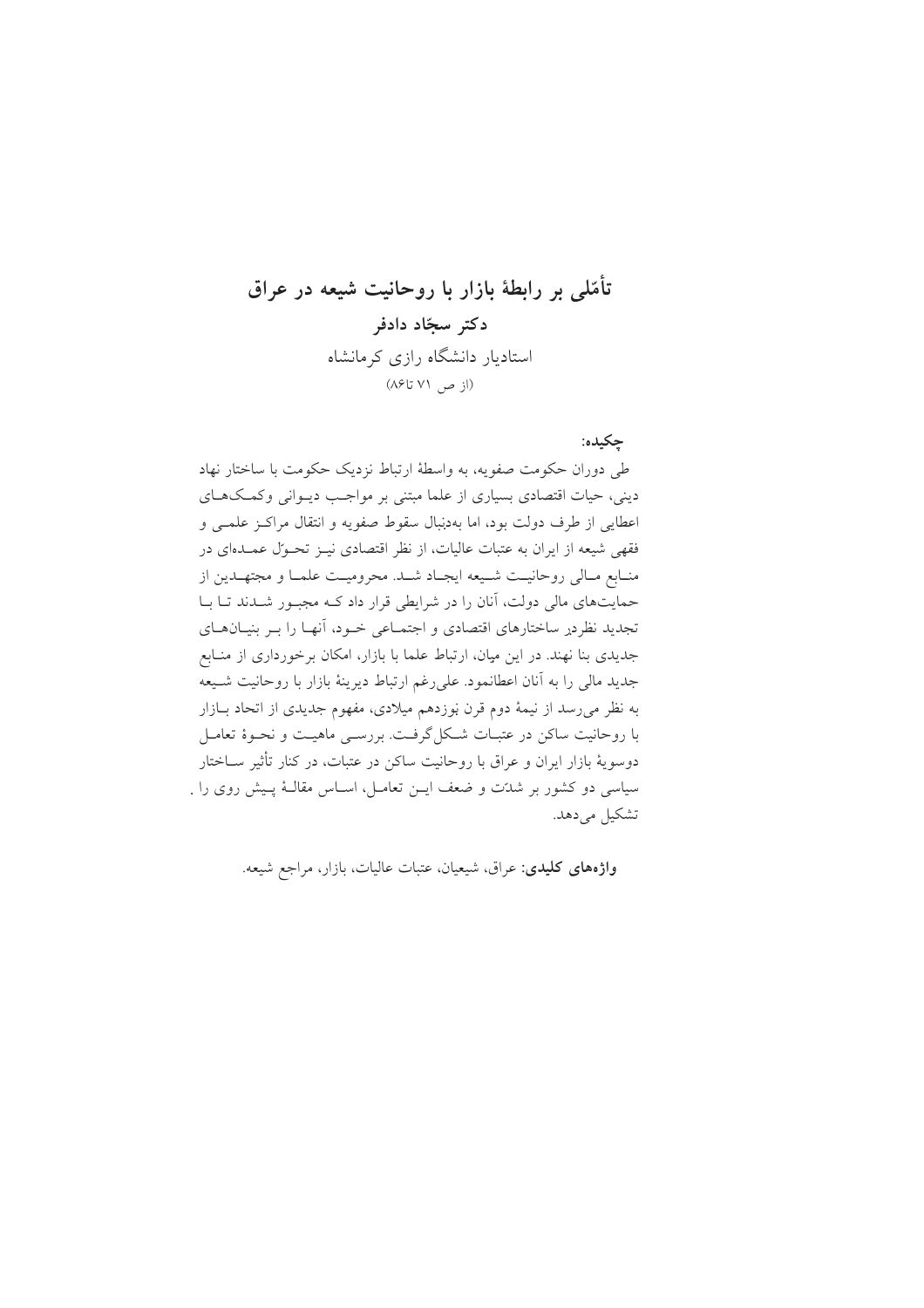#### مقدّمه:

مطالعهٔ حیات اقتصادی عتبات عالیات در عصر حاکمیت عثمانی ها نشان می دهـد کـه این شهرها تا حدودی از ساختاری مستقل در کسب منابع مالی برخوردار بودند. تا پیش از اشغال عراق به وسیلهٔ بریتانیا، شهر نجف و مخصوصاً کـربلا بــا اســتفاده از موقعیــت جغرافیایی خود بهعنوان مرز بین دولتهای ایران و عثمانی و همچنین به عنـوان مراکـز علمی و اعتقادی شیعه میتوانستند از درآمدها و کمکهای مختلفی که مستقیماً به دست حاكمان، مقلَّدان يا نمايندگان آنها در مناطق مختلف و بهخصوص ايران و هنـد بــه آنــان اعطا مے گر دید، بھر ممند شوند.

در طی این سال ها، شهرهای زبارتی، اقتبصاد خبود را پیر پاسهٔ دریافت وجوهیات، درآمدهای ناشی از ارائهٔ خدمات مـذهبی، سـفرهای زیـارتی، دفـن اجـساد و برخـی از کمکهای خاص چون میراث اوده بنا نهادند، اما در این میان نحوهٔ تعامل و میزان ارتباط بازار با مراجع ساکن در عتبات، نقش تعیینکنندهای در تأمین منـابع مـالی آنــان و رونــق اقتصادی عتبات عالیات داشت. در سال ۱۹۱۸م. / ۱۳۳۶هـ .ق.، دولت بریتانیا بر اسـاس گزارش های مربوط به منابع مالی شهرهای مقدس، اعلام نمود که سالیانه رقمی بـالغ بـر یک میلیون یوند از طریق درآمدهای حاصل از وجوهات و اوقاف مربوط به ایــران وارد عراق میگردد. (Yitzhak, Nakash, p. 205) این مسئله اگرچه به عنوان نقطهٔ قــوتی بــرای شهرهای زیارتی محسوب میگردید، اما در عین حال بـه دلیـل نبـود منـابع مـالی قابـل اطمینان در داخل عراق موجب آسیبپذیری این شهرها می شد.

به دنبال فرویاشی امیراتوری عثمانی و تشکیل کشور عراق، شهرهای مذهبی تـا حـد زیادی از دریافت کمکهای خارجی محروم گردیدند. کاهش درآمدها به گونهای بود که در زمان حاکمیت حزب بعث، تنها میزان اندکی از این کمکهـا وارد شـهرهای مقــدّس می گردید. در چنین شرایطی ناتوانی نجف و کـربلا در تـأمین نیازهـای خـود از طریـق منابع مالي داخلي، عامل مهمي در تنزل و افول جايگاه اقتصادي و اجتماعي اين شــهرها بو د.

در مقالهٔ پیش رو تلاش گردیده تا ضمن بررسی نحوهٔ ارتباط بازاریان ایران و عـراق با مراجع ساکن در عتبات، نقش آنان در تأمین منابع مالی مجتهدین و اقتـصاد شــهرهای مقدّتس مورد توجه قرارگیرد.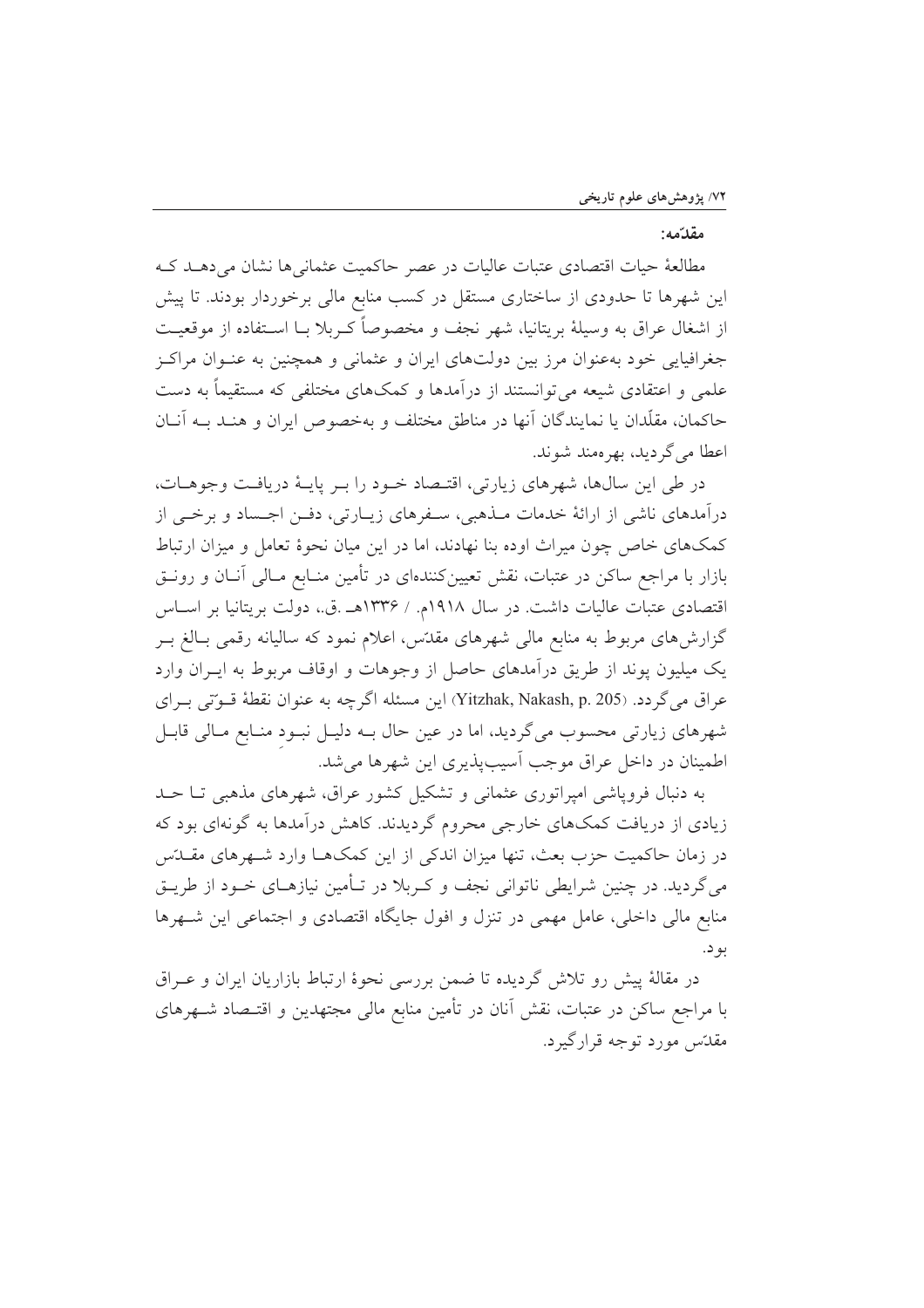سقوط صفويان؛ زمينهساز رونق عتبات عاليات:

شاید به جرئت بتوان گفت کـه ارتبـاط اقتـصادی عتبـات عالیـات بـا ایـران و ارسـال وجوهات شرعی از سوی مردم و مخصوصاً بازاریان ایران، همواره یکی از مهمترین منـابع درآمد این شهرها و بهویژه مراجع و مجتهدین را تشکیل میداده است. حـضور مراجـع و مجتهدین برجستهٔ شیعه در عتبات، همواره عِامل مهمی در توجه شیعیان سایر نقاط جهـان و از جمله ایران به این شهرها بوده است. به نظر میرسد بعد از فروپاشی سلسلهٔ صفویه در ایران و استقرار بسیاری از مراجع در شهرهای نجف و کربلا بود که ارتباط ایرانیـان بـا جامعهٔ شیعی عراق، گسترش بیشتری یافت.

طی دوران حکومت صفویه، درآمد بسیاری از خانوادههـای علمـا در ایـران بـه شبـلات وابسته به مواجب و زمینهای اعطایی دولت بود، (صفتگل، ساختار نهـاد و اندیـشه دینـی در ایـران عصر صفوي، صص٣١٤-٣٠٤) اما روابط گـــــترده و نزديــک رهبــران مــذهبي شــيعه و حاکمــان دولتي، در قرن هجدهم و به دنبال سقوط قدرت مركزي در ايران بــه هــم خــورد. يــس از تصرف اصفهان توسط افغانهاي سنّي مذهب در سال ١٧٢٢ م./ ١١٣۴هــ .ق. و بــه دنبـال آن، تلاش۵های نادرشاه در جهت تجدید و ارتقاء رابطـهٔ شـیعیان و اهــل سـنّت و در عــین حال، مصادرهٔ بسیاری از اوقاف که منابع مالی روحانیت شیعه را تشکیل میدادند، بـسیاری از علما و خانوادههای آنان در طی سالهای ۱۷۶۳– ۱۷۲۲م. /۱۱۷۷–۱۱۳۴ هـ. ق.، ایـران را به مقصد عـراق تـرک نمودنـد. (Yitzhak,Nakash, op.cit, p.15) در واقـع، رويــدادهاى سیاسی ایران در سدهٔ دوازدهم، در عمل، زمینه را برای شکفتگی عتبات آماده سـاخته بــود. أشفتگی ها و ناامنی هایی که نهاد دینی در ایران با آن رویاروگشت، انگیزهای نیرومند بـرای بیرون رفتن از ایران ایجاد کرده بود. از آنجا که دیگر هیچ دولت نیرومندی از نهاد دینــی و عناصر وابسته بدان پشتیبانی جدّی نمی کرد، آن دسته از رهبران دینی که توانایی داشتند، به کشورهای همسایه مهاجرت کردند. (صفتگل، «اخباریگری، اصولیگری، چـشمانـداز تـاریخی»، صص ٢٣٣-٢٣٣)

بدین ترتیب، مرکز علمی و فقهی شیعه از اصفهان بــه کــربلا و بعــد از آن بــه نجـف منتقل گردید. محرومیت علما و مجتهدین شیعه از حمایتهای مالی دولـت، آنــان را در شرایطی قرار داد که مجبور شدند تا با تجدیدنظر در ساختارهای اقتـصادی و اجتمـاعی خود، این ساختارها را بر اساس بنیانهای جدیدی بنا نهند. به نظر می رسد رونــد تغییــر سریع و گستردهٔ مذهب قبایل عراق از تسنن بـه تــشیع در قــرن نــوزدهـم و غلبــهٔ تفکــر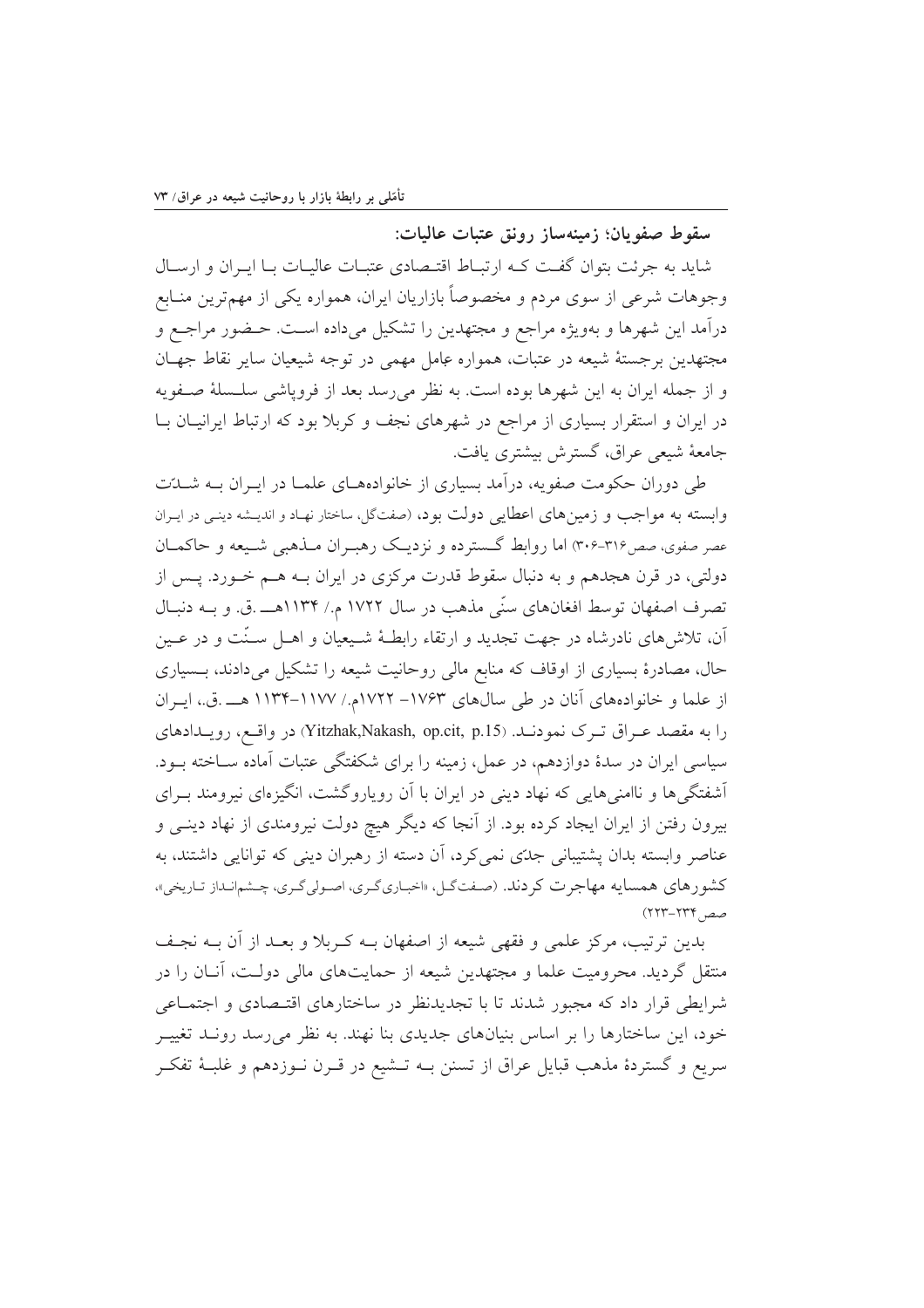اصولی بر اخباری از عواملی بودند که روحانیت شیعه را در دست یابی به استقلال مـالی نسببي، يباري رسياندند. (Litvak, Shiia Scholars of nineteenth century Iraq,p. 76) در نتیجهٔ گرایش بخش عظیمی از قبایل عراق به تشیع، بــه تــدریج منبــع مــالی جدیــدی از طریق ارسال وجوهات و بخششهای مالی این قبایل در نجف و کربلا شکل گرفت؛ از سوی دیگر، پیروزی اصولیون بر اخباریون در افزایش قدرت و سـلطهٔ فقهـای شـیعه در مسائل مالی نقش مهمی را ایفا نمود. در حالی کـه اخبـاریون هـیچگونـه حقـی را بـرای مجتهدین در خمس قائل نبودند، اصولیون بر این باور بودنـد کـه مجتهـدین بـه عنـوان نمايندگان امام زمان در عصر غيبت، مي توانند بخشي از وظـايف امـام غايـب، از جملـه گردآوری خمس و دیگر وجوهات شرعی را انجام دهند. (حسینیزاده، صص۱۴۰-۱۳۹)

از سوی دیگر، از زمان سیطره علمی شیخ مرتضی انصاری (که او را خاتم الفقهـاء و المجتهدین لقب دادهاند)، به دلیل اعتقاد راسخ وی به اعلمیت مجتهــد بــرای تقلیــد، بــه تدریج وجوهات شرعی و پرداختهای روز افزونی که قـبلاً بــه روحـانیون محلــی داده می شد، دیگر به مجتهدان اعلم پرداخت میگردید؛ بدین ترتیب، تمرکز رهبـری معنـوی شیعه به تدریج تمرکز مالی و تقویت قدرت اقتصادی مجتهدین را در شهرهـای مقــدّس به دنبال داشت. بر اساس گزارش برخی از منابع، شیخ مرتضی انـصاری کـه از حمایـت مالي بسياري از مالكان، تجّار و بازاريان ايراني در عصر قاجاريه برخوردار بود، در اواخر دههٔ ۱۸۵۰م.، سالیانه مبلغی در حدود دویست هزار تومان از طریـق وجوهـات مـذهبی دريافت مي نمود؛ اين در حالي بـود كــه درآمــد ســاليانهٔ خزانــهٔ دولــت قاجــار از محــل مالياتها مبلغي نزديک به سه ميليون تومان بود. (Amanat, p.112)

در سالهای بعـد، سـکونت مراجـع و شـماری از مجتهـدین برجـسته در شـهرهای زیارتی، عامل مهمی در ارسال وجوهات مذهبی از ایران و هند به عراق گردید. تـا قبـل از مرجعیت آیتالله بروجردی در ایران، مجتهــدین ســاکن در عتبــات از شــأن و اعتبــار علمی و اجتماعی بیشتری نسبت به همتایان خود در ایران برخوردار بودند و بـسیاری از علما و روحانیون سـاکن در ایـران، نقـش نماینـدگان مراجـع سـاکن در عتبـات را ایفـا می نمودند، (النفیس، ص٧٢) اما افزایش شمار مجتهدین ساکن در شهرهای زیارتی، از نیمـهٔ دوم قرن نوزدهم، رقابت آنــان را بــر ســر منــابع جديــد مــالي كــه مــيتوانــست هزينــهٔ فعالیتهایشان را در عراق تأمین نماید، تشدید نمود؛ در حالی که در چهار دههٔ اوّل قرن نوزدهم، تعداد کل مجتهدین شناخته شده به عدد دوازده هم نمی رسید، در ابتـدای قـرن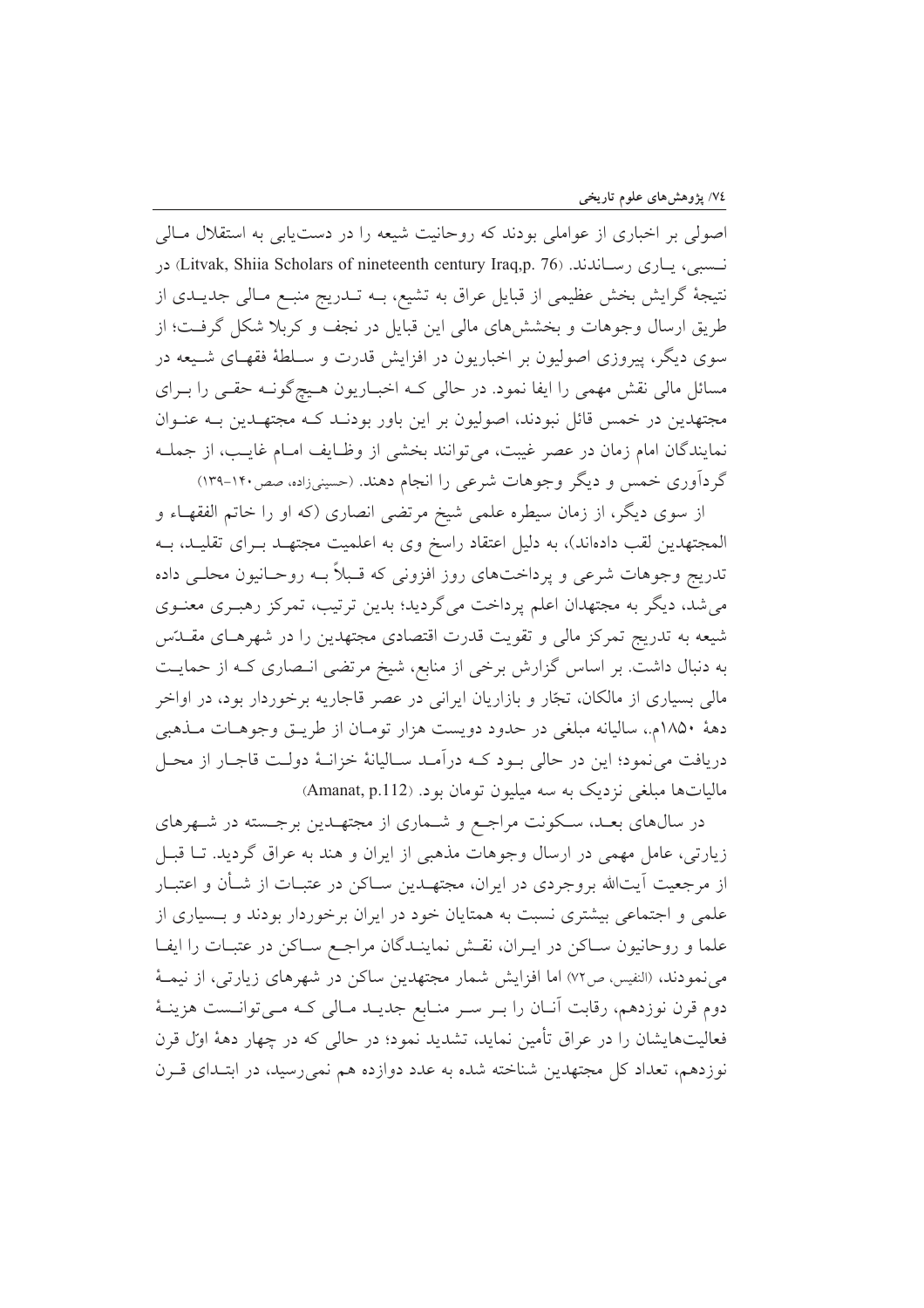بیستم، از هفتاد نفر در نجف نام برده شده که دعوی اجتهاد داشته و رسالههـای خـود را به چاپ رسانده بودند، (مرکز اسناد تاریخی وزارت امور خارجـه، پرونـدهٔ شـمارهٔ ۳۷، کـارتن ۱۶، سـال ۱۳۴۰ هـ ق) علاوه بر این، از عرضحالهایی که بـه قـیّم دولت بریتانیـا در عـراق طـی سال های۱۹۰۳ – ۱۹۰۲م./ ۱۳۲۰–۱۳۲۱هـ .ق.، فرستاده شده، مشخص می گـردد کـه در نجف و کربلا دوهزار و دویست نفر ادعای دریافت مـدرک اجتهـاد از مراجـع اعلـی را داشتەاند.

(litvak, The Finances of the ulama communities of Najaf and Karbala, 1769- $1904, p.55$ با افزايش بي رويهٔ تعداد مجتهدين و به دليل نبود اصول و شيوهٔ مشخص در انتخاب مرجعيت اعلي، نقش مردم در تشخيص مقام و منزلت مجتهدين عالي مقام، بسيار مهــم و تعیینکننده بود؛ در واقع، مقلّدین آخرین حکمـی بودنــد کــه بــا انتخــاب مرجـع اعلــم، وجوهات شرعي خود را به وي تحويل مي دادند. (1bid , p.55)

مبانی همکاری بازار ایران با مجتهدین عتبات:

اما از اواخر قرن نوزدهم به بعد، در کنار مردم، بــازار ايــران نيــز نقــش تعيــينکننــدهای در انتخاب و معرِّفي مراجع و مجتهدين عالمي مقام داشت. ارتباط با بازار، امكان برخـورداري از منابع مالي قابل توجهي را به برخي از مجتهدين در شهرهاي مذهبي، اعطا مي نمود. على رغم ارتباط ديرينهٔ بازار با روحانيت شيعه، به نظر مي رسد از نيمهٔ دوم قرن نوزدهم به بعد، ارتباط این دو طبقه گسترش بیشتری یافت. (حائری، ص۱۳۰) تا قبل از آن، بازار ایران، بخش عمدهای از هزینههای دولت را در مناطق شهری و روستایی متقبل می شد؛ دولت ایران نیز همکــاری نزدیک خود را با بازرگانان بزرگ حفظ می نمود و به آنها آزادی تقریباً کاملی در فعالیتهای اقتصادی، اعطا می کرد. در کنار چشمپوشی دولت از عدم مداخله در فعالیتهای تجـاری و بنگاههای اقتصادی، بازرگانان نیز در مقابل، بخشی از سـود حاصـله را بـه خانـدان شـاهی، دستگاه قضایی، مقامات عالی رتبهٔ دربار و مسئولان ایـالتی و ولایتــی پرداخــت مــی نمودنــد. علاوه بر این در هنگام نیاز و بروز مشکلات مالی، مسئولان حکومتی در اخـذ وام از طبقـه تجّار، تردیدی به خود راه نمیدادند. بدینترتیب، بخشهای زیـادی از نخبگـان و صـاحبان قدرت، شركاي خاموش بازار محسوب مي شدند (Akhavi, p.153) اما از اواخر دههٔ ۱۸۸۰م. / ۱۲۹۷هـ .ق.، به بعد، رابطهٔ دولت با بازار و تاجران بزرگ به هم خورد. در حالي كه دولت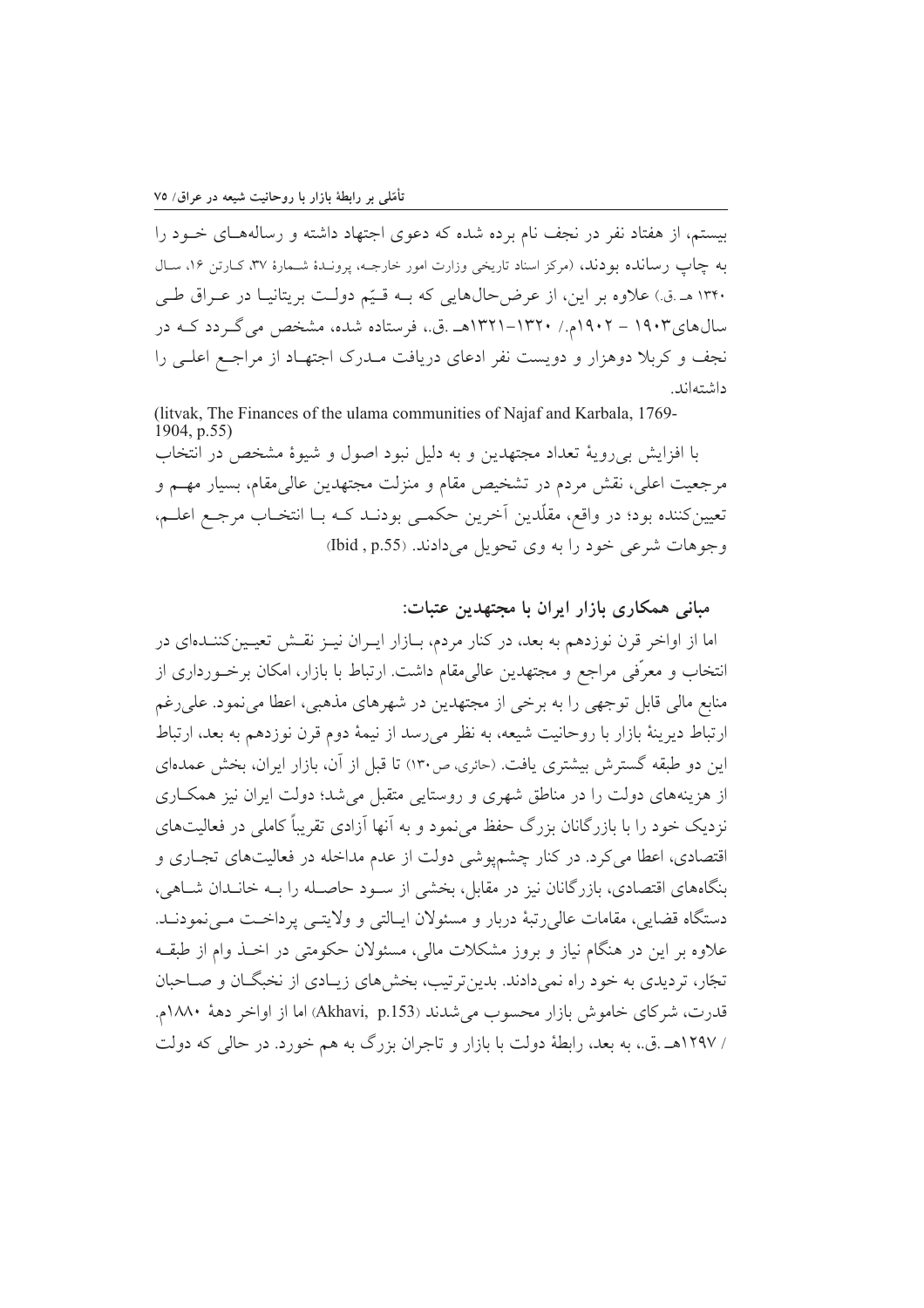با روند رو به رشد مشکلات مالی مواجه بود، تاجران حاضر به توسعهٔ کمک۵ـا و افــزایش میزان اعتبارات خود نبودند. در چنین شرایطی که دولت با عدم افزایش دیگر منابع درآمد در داخل کشور روبهرو بود، تلاش کرد تا با اعطای امتیازات مختلف به شـرکتهـای تجـاری خارجي، مشكلات مالي خود را حل نمايد. (أبراهاميان ص٣)؛ در نتيجة اعطاي اين امتيـازات، به تدریج کالاهای اروپایی به بازارهای ایران راه یافت و حرفههـا و صـنایع محلـی را بـه ورشکستگی تهدید نمود. مسلماً بازرگانان با این امتیازهـا و سـرمایهگـذاریهـای خــارجی مخالف بودند؛ بنابراین تظلم و شکایت خود را نزد علما می بردنــد. (حـائری، ص١٣٠) اعطــای امتياز انحصاري توليد و تجارت داخلي و خارجي تنباكو در مـارس ١٨٩٠ م./١٣٠٧هــ .ق.؛ به یکی از اتباع انگلیس برای مدّت پنجاه سال، از جمله مواردی بـود کــه خــشم بازرگانــان ایرانی را برانگیخت. به نظر می رسد قیام تنباکو در سال ۱۸۹۲–۱۸۹۱م./۱۳۰۹–۱۳۰۸هـ .ق.، مفهوم جدیدی از اتحاد بازار ایران با مجتهدین عالی مقام در عتبات عالیات بود. تجلسی ایس اتحاد را در فتوای مشهور آیتالله محمد حسن شیرازی علیه امتیاز مذکور به خوبی می تـوان مشاهده نمود. (فـؤاد، ص۴۱) شاید بتوان گفت که بازرگانان شـیرازی، اصـفهانی و تبریـزی در تشويق أيتالله شيرازي به منظور صدور فتواي حرمت استعمال تنباكو، نقش مؤثري داشتند. ارتباط دیرینهٔ آیتالله شیرازی با بازاریان جنوب ایران و پیامـدهای منفـی ناشـی از اجـرای احتمالی امتیاز مذکور بر رونق تجارت آنــان، باعــث شــکل گیــری پیونــدی دو جانبــه شــد. (Amanat, pp.116-117,118) به عبارت دیگر در حالی که بازار ایران منبع مهمـی از اعتبـار و تأمین منابع مالی برای مجتهدین عتبات محسوب میشد، مجتهدین نیـز بــه عنــوان وزنــهای تعادلي ميان آنان و دولت ايران عمل مي كردند.

وابستگی متقابل مجتهدین و بازاریان و گسترش اختلافات آنان با حکومت، در جریـان انقلاب مشروطه تشدید گردید. با پیروزی مشروطهخواهان و تأسیس مجلس شورای ملّی، مجتهدین و بازاریان، خواستار نقش بیشتری در تعیین سیاستهای ملّی کشور شدند، آنــان درصدد بودند تا با تدوين يک چارچوب قـانوني، ضـمن محـدود نمـودن قـدرت شـاه و دولت، مانع از تعدیّات و اعمال نفـوذ بیگانگــان در ایــران گردنــد. (حـائری، صـص١٣٢-١٣٠) هرچند انقلاب مشروطه تا حدّی روابط روحانیت و حکومت قاجاریه را تحت تأثیر خـود قرار داد، اما با این حال، دولتمردان قاجاریــه همـواره سـعی در جلـب حمایـت و کـسب رضایت این طبقه داشتند و در سراسـر دوران حکومـت ایـن خانـدان، ارتبـاط اقتـصادی روحانيت شيعه در عتبات با جامعهٔ شيعي ايران به قوّت خود باقي ماند. (فؤاد، ص۴۹)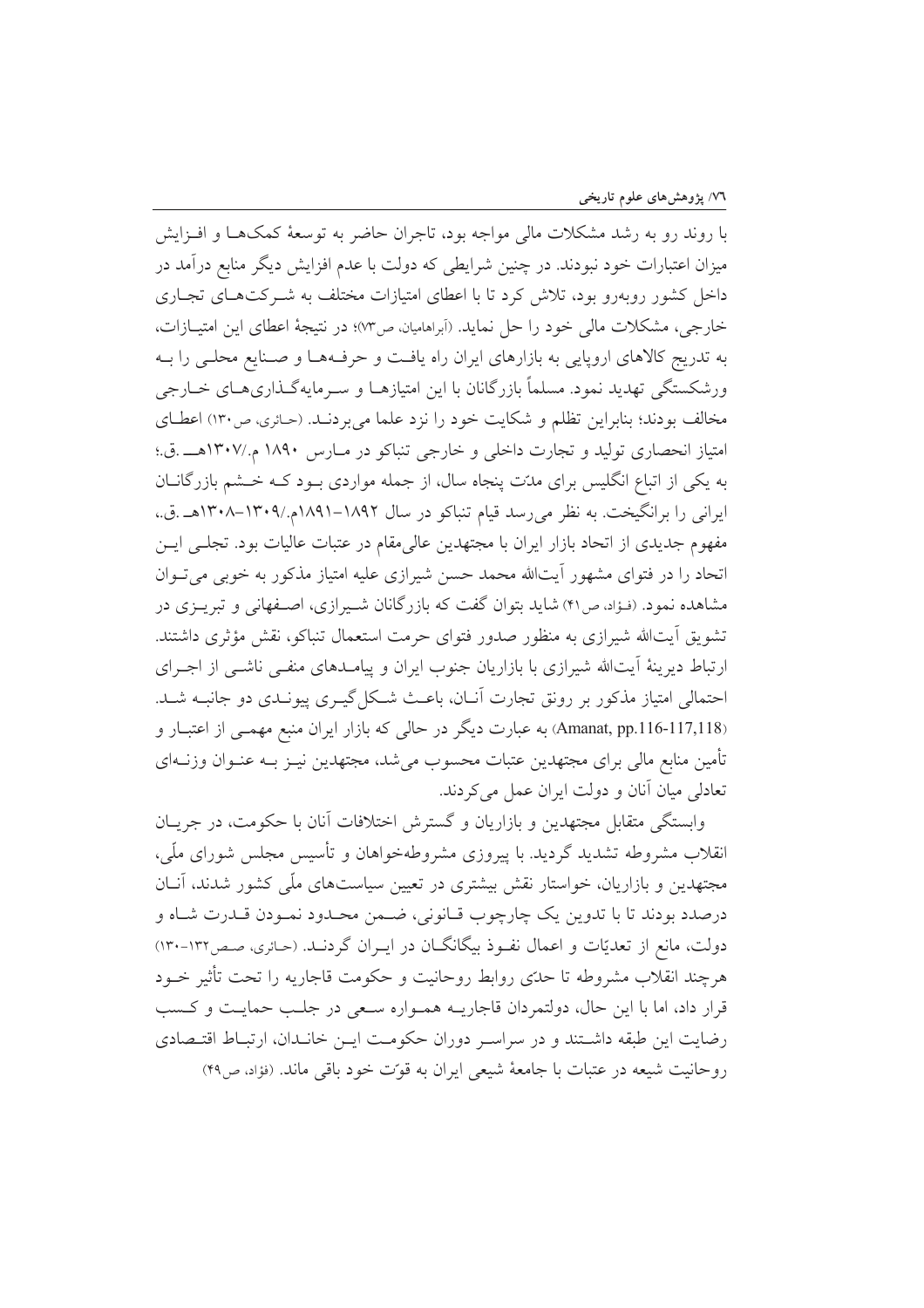## رضا شاه و ایجاد محدودیتهای مالی برای عتبات عالیات:

به دنبال انقراض سلسلهٔ قاجاریه و به قدرت رسیدن خاندان یهلوی، رضا شـاه در طـول حكومت خود ١٩٤١–١٩٢٥م./١٣٤٠-١٣٣٤هـ.ق.، تلاش نمود تا با اعمال محدوديتهايي در روابط اقتصادي، اجتماعي و مذهبي با عتبات، جريان وجوهات به سوى شهرهاى مقدِّس را متوقف نماید. این مسئله باعث گردید تا مراجع و مجتهدین ساکن در عـراق، نــسبت بــه همتایان خود در ایران وجوهات کمتری را دریافت نموده و از نظر اقتصادی دچـار مــشکل گر دند. (Amanat, p.136)

گزارش حامی زائران هندی در سال ۱۹۳۳ م./۱۳۵۱هـ .ق.، حاکی از گسترش بیکاری در نجف و کربلاست. در این گزارش ذکر گردیده است که با کاهش میزان وجوهـات ارســالی از ایران، اموال و بودجههای خیریهٔ موجود، قادر به رفع مــشکلات و تــأمین نیازهــای مــالی م احعه كنند گان نسبت. (Nakash, p.197)

هرچند گفته می شود که میزان وجوهات دریافتی از طرف أیتالله سید ابوالحسن اصفهانی ساليانه مبلغي در حدود ۵۵۰ تا ۶۰۰ هزار دينار عراقي بود (Akhavi, p.164) ، اما با ايس حسال، منابع شيعي تصديق مي كنند كه مرجعيت ديني در عراق از كمبود وجوه ارسالي از ايران، قبل و بعد از جنگ دوم جهانی، رنج میبرد، زیرا رضا شاه ارسال خمس و سایر وجوهات دینــی بــه عراق را ممنوع كرده بود. (التميمي، ج٢، ص٢٣) گزارش كنسولگري ايــران در نجـف اشــرف بــه خوبی نارضایتی مراجع ساکن در عتبات را نسبت به این مسئله نشان میدهد. در این گـزارش بيان گرديده كه آيتالله سيد ابوالحسن اصفهاني و آيتالله ميـرزا محمدحـسين نــائيني ضــمن اظهار نارضایتی از اقدام دولت مبنبی بـر ایجـاد محـدودیت در ارسـال وجوهـات، خواهـان رسیدگی به این مسئله شدند. (مرکز پـژوهش و اسـناد ریاسـت جمهـوری، وزارت دربـار، پهلـوی اول، شـمارهٔ بازيابي:٩٩٨١؛ بنگريد به سند پيوست)

یکی از نتایج این سیاست، رشد و تقویت مراکز دینی موجود در ایران چـون قـم و مـشهد در مقابل عتبات عاليات بود. اين مسأله با انتخاب آيتالله سـيد حـسين بروجـردي بــه عنــوان مرجع اعلي بعد از رحلت آيتالله اصفهاني در سال ۱۹۴۶ م./۱۳۶۵ هـ .ق. و استقرار ايشان در قم تشديد شد.(الكاتب، ص١٤۴) افزايش تعداد طلاب ساكن در قم در مقايسه با طلاب حاضر در شهرهای مقدس، خود گواهی بر این مسئله است. در حالی که تعداد طلاب علوم دینی در قم، در زمان رحلت اّیتالله عبدالکریم حائری کمتر از دو هزار نفـر بودنـد، ایــن تعــداد در طــول مرجعیت آیتالله بروجردی به بیش از ۵۰۰۰ نفر افزایش یافت. ایــن افــزایش در مقایــسه بــا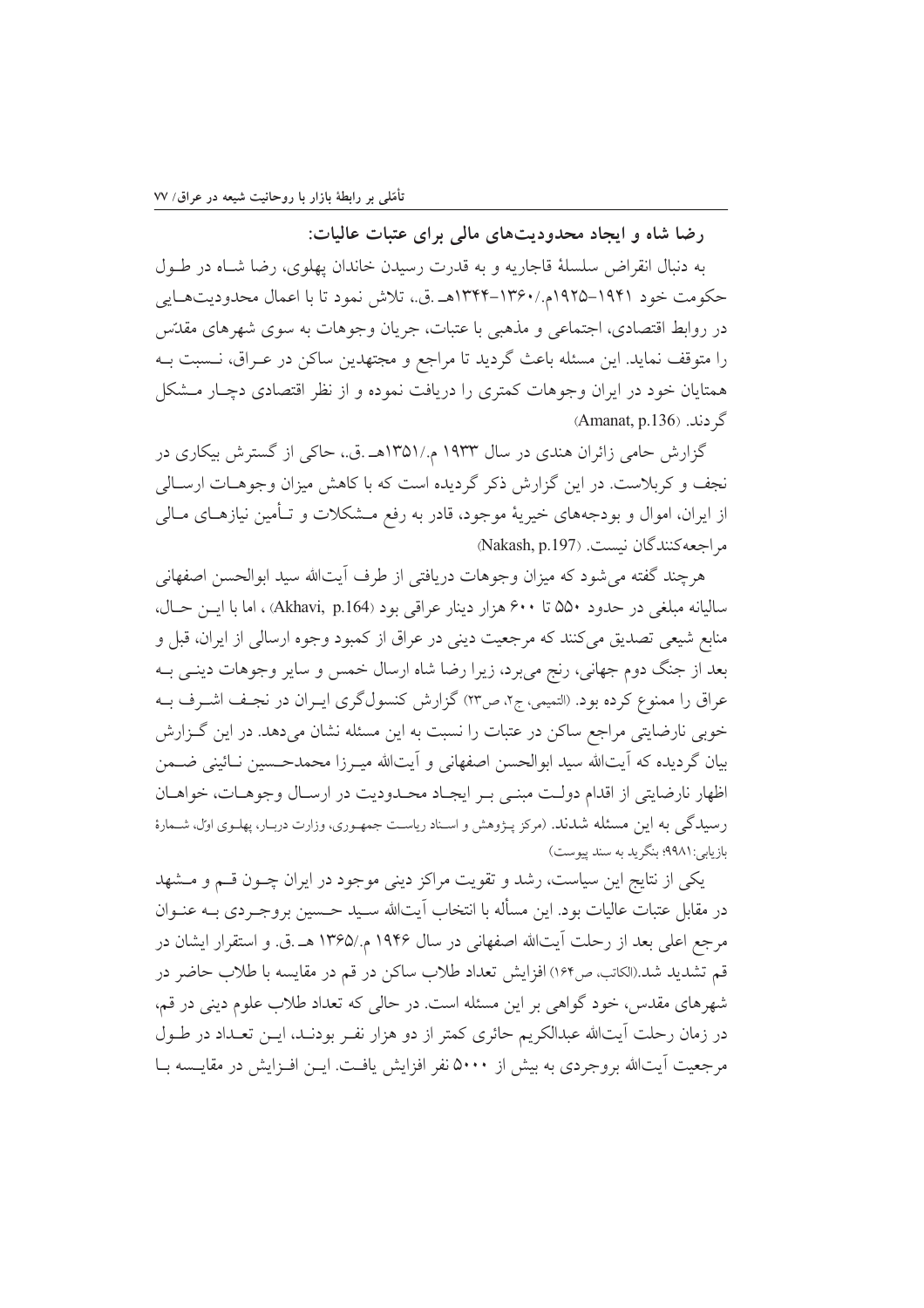كاهش جمعيت طلاب نجـف از ۱۲۰۰۰ نفـر در اوايـل قـرن بيـستم بـه ۱۹۵۴ نفـر در سـال ١٩۵٧م./١٣٧۶هـ .ق. بيشتر قابل توجه است. (همان، صص١٧٣ - ١٧٢)

انتقال مرجعیت شیعه از عراق به ایران، اقتصاد شهرهای نجف و کربلا را بیــشتر تــضعیف نمود، زیرا بخش عمدهای از وجوهات مذهبی شیعیان به جـای عتبـات، روانـهٔ قــم در ایــران می گردید؛ به عبارت دیگر، از دههٔ ۱۹۵۰ به بعد، تنها تعداد معـدودی از مجتهـدین سـاکن در نجف، چون آیتالله سید محسن حکیم (فو:١٩٧٠م.١٣٠٠هـ .ق.) و آیـتالله سـید ابوالقاسـم خویی (فو: ۱۹۹۲م.۱۴۱۲هـ .ق.) هنوز از همکاری با بازار ایران و شیعیان ثروتمند در کویت بهره مي بر دند (الخفاجي، ص١١٢)؛ هر چند اغلــب ايــن مجتهــدين نيــز بــه واســطهٔ سياســتهــاي دولتمردان عراقي، حتى قادر به نگهداري وجوهات در عراق نبودند، تا چه رسـد بــه ايــن كــه اموال به شکل آزادانه و در مسیر توسعهٔ فعالیت مذهبی شیعیان و یا ســازماندهی فعالیــتهــای ضد دولتی در شهرهای مذهبی و یا مناطق دیگری از کشور استفاده شود. (النفیس، ص۹۴)

به عنوان مثال، به دنبال شهادت آیتالله سید محمد باقر صدر، به دست حـزب بعـث در سال ۱۹۸۰م./ ۱۴۰۰هـ .ق.، زمانی که آیتالله خویی تهدید به ترک عراق و مهاجرت به ایران نمود، تمام اموال شخصی و وجوهات مذهبی تحت نظر وی که ارزشی بالغ بـر ۷۸۰۰۰۰ دینار، معادل دو میلیون دلار داشت از سـوی بانـک رافـدین مـصادره گردیـد. (ویلی، ص۸۹) همچنین حزب بعث در اقدام دیگری که موجب محـروم شــدن تــشکیلات مــذهبي شــيعه از اســتقلال خــود شــد، در مــارس ١٩٨٠م./١۴٠٠هــــ .ق.، كنتــرل امــر جمع|وری، تخصیص و توزیع پول صندوقهای مذهبی شـیعیان را بـر عهـده گرفـت و نظارت بر حرمهای مقدّتیں شیعیان را در شمار وظایف خود قرار داد.

(Jabar, Ayatoallahs, Sufis and Ideologues, p.176) علمای باقی مانده در عراق که برای[دامهٔ فعالیت،بهکمک های دولت نیازمند بودند،به تدریج از نظر مالی به دولت وابسته گردیدند.این مسئله، علمای شیعه را از استقلال مالی محروم می کرد در حالی که همین استقلال مالی بود که به آنها امکان فعالیت سیاسی را مے داد. (Ibid, p.188)

این حوادث، توانایی مجتهـدین شـیعه در عـراق را بـرای عمـل بـه عنـوان رهبـران جنبش های سیاسی ضد دولت و یا حامیان اقتصادی سایر گروههای مذهبی کاهش داد و ارتباط آنان را با علما، طلاب و مقلّدین قطع نمود.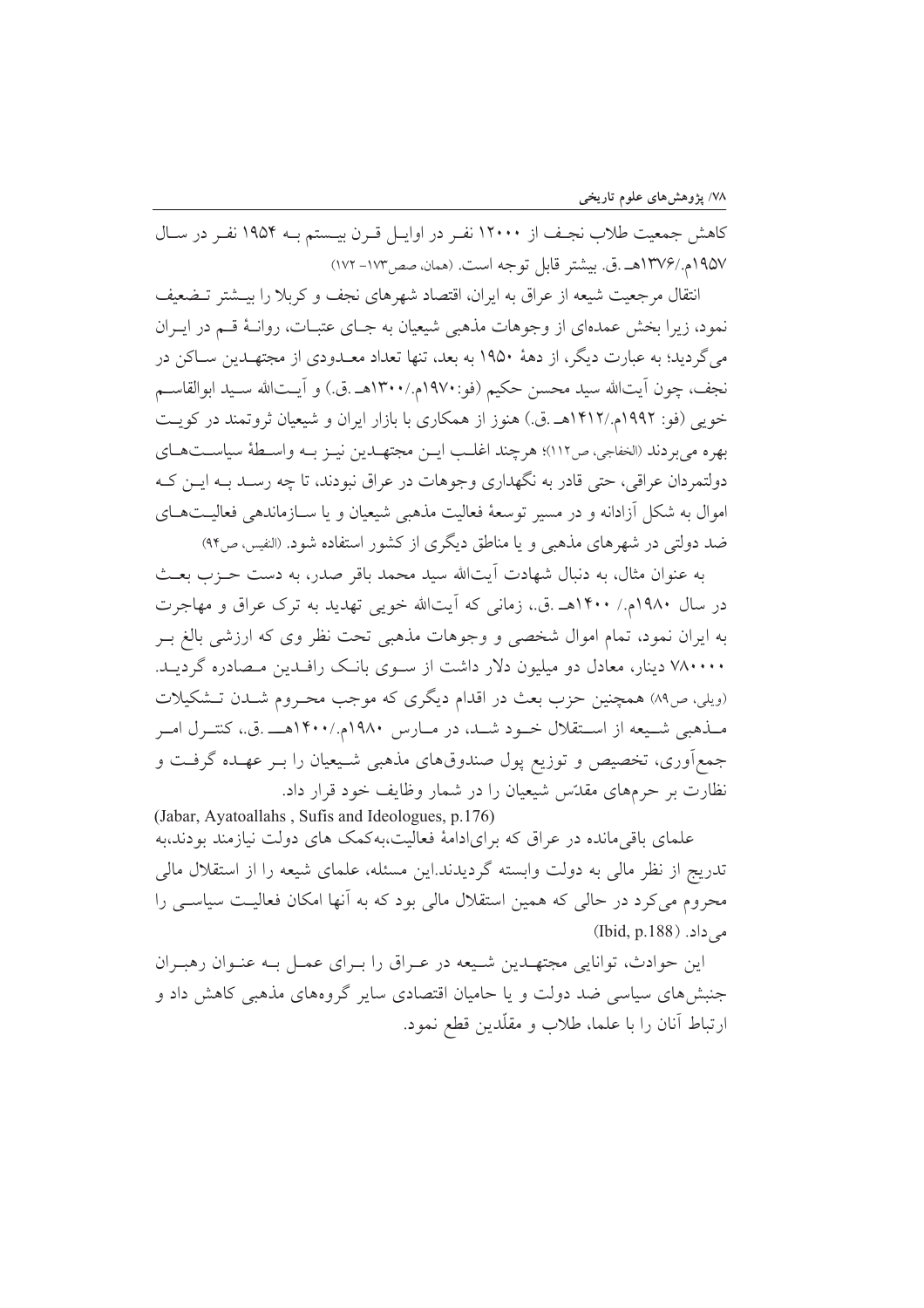بازار عراق و روحانیت شیعه:

از سوی دیگر بر خلاف رابطهٔ علما و بازار در ایران، فقدان کلّی منافع مشترک، باعـث گردید که بین روحانیت شیعه با طبقات تجاری در عراق رابطهٔ محکمـی شـکل نگیـرد. کنترل بازار در ایران، همواره و به طور چشمگیری در اختیار تجّار مسلمان قرار داشت و تنها تعداد کمی از بازرگانان، یهودی و مسیحی بودند. علما و بازاریهـا از حیـث شـیوهٔ زندگی و ارزشهای حاکم بر آن، وجوه مشترک بسیاری داشتند؛ بـه عبـارت دیگـر در حالی که بازار بخش عمدهای از منابع مالی و اقتصادی علما را در ایران تأمین مـیiمـود، موفقیت بازاریان نیز به نوعی متأثر از مذهب تشیع بود. (Akhavi, p.159) متّحده در ایــن مورد می نویسد: یک بازرگان مسلمان، در بازار ایران، برای موفقیت در معاملات تجـاری بلندمدّت، علاوه بر سرمايهٔ مـادّي بــه سـرمايهاي بـالاتر از آن يعنــي اشـتهار بــه تقــوي، یر هیز گاری و دین داری نیازمند است. (Mottahehedeh, p.346) بنـابراین بـازار ایـران نــه فقط یک مرکز تجاری بلکه جایگاهی برای اجتماعات دینی و فعالیتهـای مـذهبی نیـز محسوب می گردید. برگزاری جلسات و اجتماعات کوچک دینی که از آن تحت عنـوان هیئت نام برده می شود، نقش مؤثری در حفظ روحیهٔ دینی و ارتباط بازار با مذهب تشیع ايفا نمود. علما نيز در اين اجتماعات در قالب عناويني چون واعظ و پيش نمــاز حــضور فعالي داشتند؛ بنابراين رابطهٔ بيين مـذهب و زنـدگي اقتـصادي شـهري در قـرن بيـستم، ساختار مادّى محكمى داشت. (Ibid, p.347)

اما برخلاف ایران، طبقهٔ بازرگانان شیعه در عراق، همکاری بسیار محدودی با مجتهدان و علما داشتند. تا دهه م. ۱۹۵۰ به واسطهٔ تسلّط تجّار غیر عرب بر ساختار اقتصادی عـراق، بازرگانان شیعه از توانایی مـالی و قــدرت اقتـصادی چنـدانی برخـوردار نبودنـد. (Jabar, (Ayatoallahs , Sufis and Ideologues, p.194) بخش عمدهای از فعالیتهای تجاری مهم در کشور، تحت نظارت و کنترل بازرگانان یهـودی صـورت مـیگرفـت. در ابتـدای قـرن بیستم، بخش عمدهای از تجارت شهرهای بغداد و بصره در اختیار یهودیان قرار داشت و مسلمانان و مسيحيان توان رقابت با آنان را نداشتند. (Batatu, p.225)

يهوديان، حتى يس از تشكيل رژيم سلطنتي در عراق، توان اقتـصادى خـود را حفـظ نموده و به فعالیتهای تجاری خود، مخصوصاً در بغداد ادامـه دادنـد. (حـسن، ص۱۲۶) در سالهای ۱۹۳۸ تا ۱۹۳۹م./ ۱۳۵۷ تا ۱۳۵۸هـ .ق.، ده نفـر از مجمـوع ۲۵ عـضو رده اول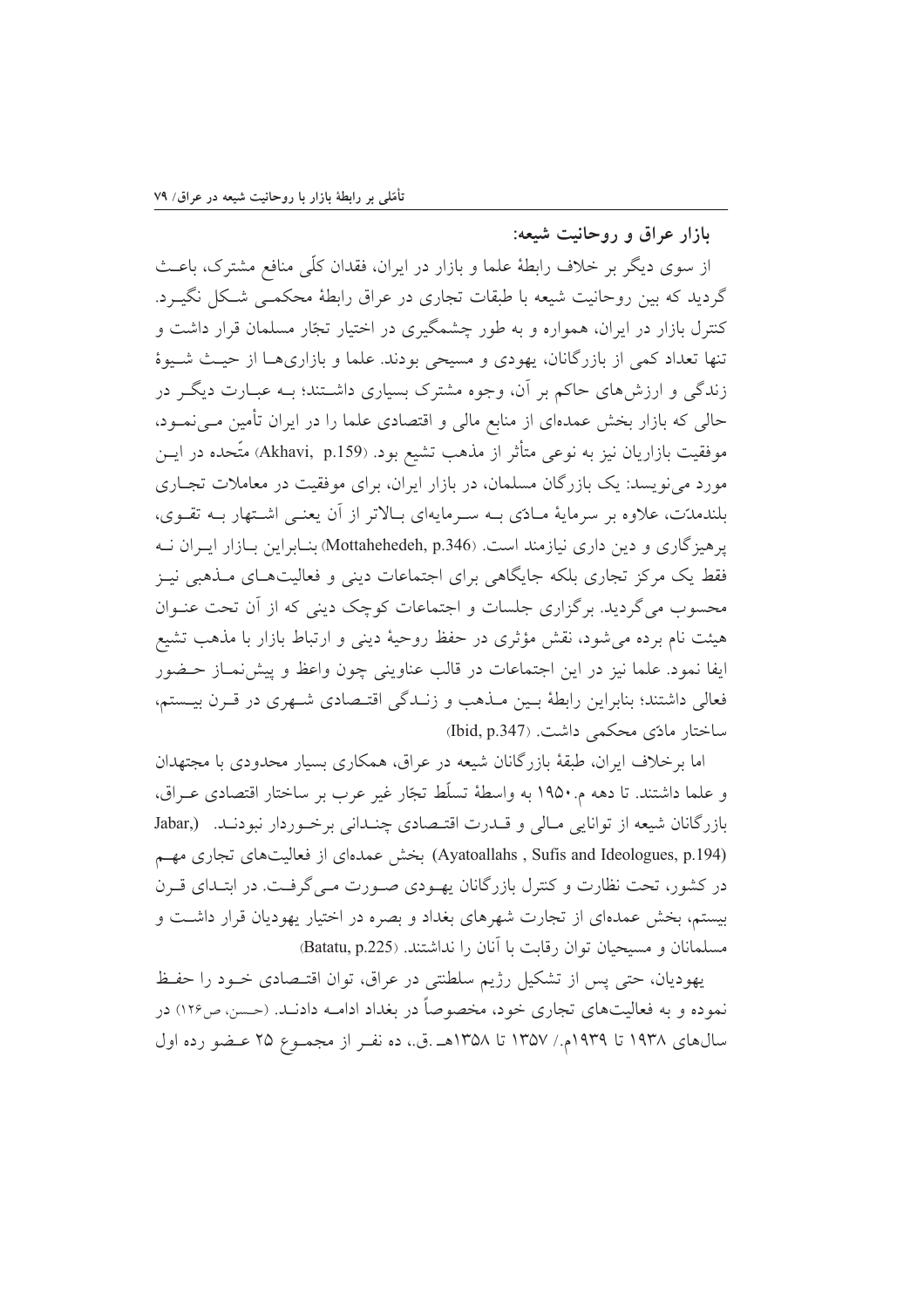اتاق بازرگانی بغداد را یهودیان تشکیل می دادند و در همان زمـان ۲۱۵ نفـر (حـدود ۴۳ درصد) از مجموع کل ۴۹۸ نفر عضو اتاق مذکور یهودی بودند، کما اینکه از مجموع ۳۹ نفر از صرافان بغداد در سال ۱۹۴۳م./۱۳۶۲ هـ .ق. که نقـش بانکـداران امـروزی را ایفـا مي نمودند، ٣٥ نفر يهودي بودند. (230 ,250 - 224 Batatu, pp. 224

بنابراین در سراسر دوران رژیم یادشاهی در عراق، یهودیان ضمن تسلط بر اقتصاد بغداد، به نحوی زندگی اجتماعی و فعالیت اقتصادی بازرگانان شیعه در بغداد و شهرهای مقدّس را تحت تأثير خود قرار داده بودند. (حسن ص١٢٨) اين تأثير به حدّي بود كه در ســال ١٩۴٣م. / ۱۳۶۲هـ .ق. و در جريان ديـدار آيـتالله سـيد محـسن الامـين، از شـهر كـاظمين، وي بـه بازرگانان شیعه توصیه نمود تعطیلی هفتگی خود و زیارت اماکن مقدّس را به جای جمعـه، روز شنبه قرار دهند. وی دلیل این امر را وابستگی تجاری شیعیان بـه خـدمات بازرگانــان و صرّافان یهودی اعلام نمود. بدین ترتیب علی(غـم قداسـت و فـضایل روز جمعــه در نــزد مسلمانان، بازرگانان شیعه مجبور بودند همچون بازرگانان یهـود، تعطیلـی هفتگـی خـود را شنبه قرار دهند. (الامین، ص١٣۴) به دنبال مهاجرت یهودیان از عـراق در اواخـر دهــهٔ ۱۹۴۰ و اوائل دهه ۱۹۵۰م.، هرچند خلأ ايجاد شده در فعاليت تجاري عراق، تا حدّ زيادي به وسـيلهٔ بازرگانان شیعه پر شد، اما واقعیت امر آن است که بازاریـان شـیعه در عـراق در مقایـسه بـا همتایان ایرانی خود، هیچگاه نتوانستند به عنوان رکن اقتصادی و تأمین کنندهٔ نیازهای مـادّی، تشکیلات مذهبی شیعه در کـشورشان مطـرح شــوند( Jabar, the Shiite movement in Iraq, ) p.207) همچنین بازار عراق، هرگز به عنوان پایگاه مهمی در فعالیتهای سیاسی و همراهی با جنبشهای شیعی مطرح نگردید. شاید دلیل این امر را تـا حــدّ زیــادی بتــوان بــه فقــدان ارزش های مشترک میان بخش های مذهبی و تجاری شیعه در عراق نسبت داد. (Ibid, p.211)

عدم هماهنگی و فقدان وحدت رویّه میان این دو بخش را، حداقل در دو واقعهٔ تاریخی می توان مشاهده نمود. در جریان همهپرسی سال ۱۹۱۹م./۱۳۳۷هـ .ق.، علـی رغـم مخالفـت علما با قیمومیت بریتانیا، اکثریت طبقات تجاری شیعه در شهرهای بغداد، کاظمین و نجـف، تمايل خود را به تداوم حاكميت بريتانيا در عراق، اظهار نمودند. (Ibid) اين در حالي بود كه آیتالله میرزا محمدتقی شیرازی، مرجعیت مطرح شیعه در آن دوره، از تشکیل یـک دولـت اسلامی در عراق، فـارغ از کنتـرل خـارجی، شـدیداً حمایـت مـیکـرد. (البـصیر، ج۱، ص١١٩) همچنین در جریان تبعید علما از عراق در سال ۱۹۲۳م./۱۳۴۱هـ .ق.، بازرگانان شیعه نه تنها موضع مخالفي در اين زمينه اتخاذ ننمودند، بلكه تلاش كردند تا به انحاء مختلف، وفــاداري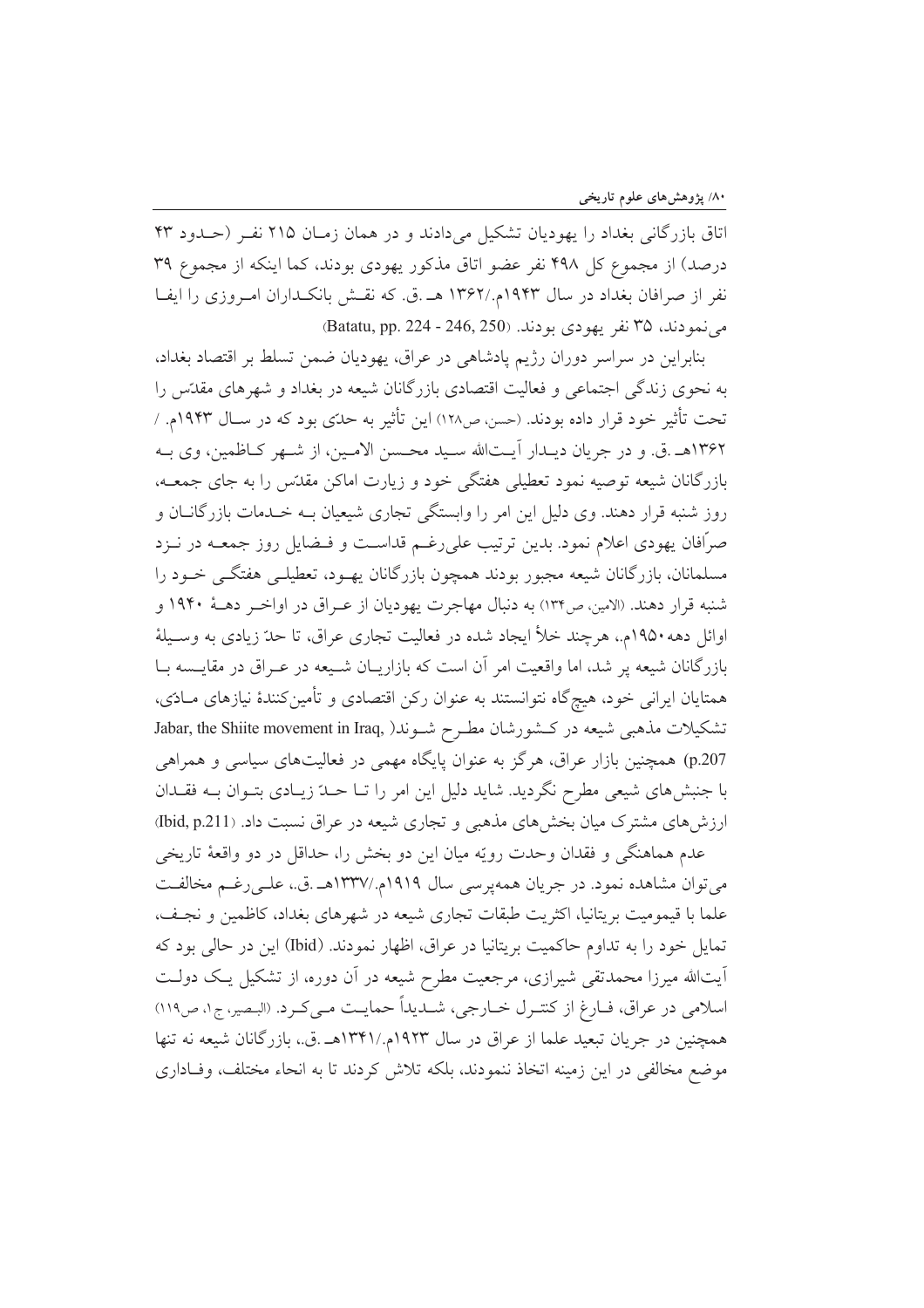خود را به دولت ثابت نمایند؛ به عنوان مثال، محسن الـشلاش کـه در طـول دهــه ۱۹۲۰ م. ثروتمندترین بازرگانان نجف محسوب میگردید، در راسـتای منـافع تجـاریاش، خــدمات قابل توجهي به انگليسي ها ارائه نمود. (عيسي، ص۶۷)

عدم تمایل طبقات تجاری شیعه نسبت به حمایت از فعالیتهای مذهبی و همچنـین بی توجهی آنان در مورد فقرا و نیازمندان، مورد انتقاد برخی از علما و روشنفکران شـیعه عراقی قرار گرفت. در اوایل سال ۱۹۳۶م./۱۳۵۵هـ .ق.، در حالی که کاهش تعداد زائران و جريان وجوهات، اقتصاد شهرهاي مذهبي را شديداً تحت تأثير خـود قـرار داده بـود، جعفر الخلیلی، ادیب مشهور شیعهٔ عراقی، طی مقالهای در روزنامــه *الهــاتف*، نــسبت بــه فقدان انجمنهای خیریه، مراکز درمانی و دیگر خدمات رفاهی در نجـف اظهـار تأسـف نمود. وی در مقاله خود ثروتمندان شـیعه را بــه خــاطر خودخــواهی و عــدم توجــه بــه رنجهاي جامعة شيعي عراق سـرزنش نمـود. (الخليلـي، ص٣) همچنـين، محمـد الكــاظمى القزويني، يكي از مجتهـدان شــهر نجـف در همـين زمـان، بازاريـان شـيعه را بــه دليـل سهلانگاری در پرداخت خمس، زکات و سایر وجوهات مذهبی مـورد انتقـاد قـرار داد. (الفرعون ج١، ص٧٢) رهبران سياسي شيعه در عـراق، معتقــد بودنــد كــه بازرگانــان شــيعه، چندان اشتیاقی به حضور در فعالیتهای سیاسی نداشته و بیشتر بـه دنبـال یـک زنـدگی راحت و بدون دردسر هستند. آنان بر این باور بودند که این مسئله مـی توانـد بـه حفـظ قدرت دولتهای سنّی مذهب در عراق کمک نماید. (الکاتب، صص۱۳۹–۲۳۸)

عدم همکاری بازار عراق با جنبش های سیاسی شیعه در عراق و تلاش آنان برای حفظ منافع فردي و تفاهم با دولت بعد از انقلاب سال ۱۹۵۸ م./۱۳۷۷هـ .ق. خود را بیشتر نـشان داد. به نظر می رسد سیاستهای دولتمردان عراقی، در قبال طبقهٔ تاجران نیز نقش مهمـی در حضور كمرنگ آنان، در اين گونه فعاليتهـا داشــت.( Jabar, the Shiite movement in Iraq, ) p.132) دولت عبدالكريم قاسم (۱۹۶۳–۱۹۵۸م. ۱۳۸۲–۱۳۷۷هـ .ق.) و دولـتهـاي بـرادران عارف (١٩۶٨–١٩۶٢م./١٣٨٢–١٣٨٧هـ .ق.) و بعثي ها (٢٠٠٣–١٩۶٨م./١٣٢٣–١٣٨٧ هـــ .ق.) در اوایل کار، در قبال طبقهٔ متوسط سنّتی جامعــه، مخــالفتی از خــود نــشان ندادنــد و مــشاغل کوچک را ملّی اعلام نکردند. (علی، ص٢٧٢) تاجران عراقی که دارای پروانهٔ وارد کـردن کـالا بودند، از نظر اقتصادی وضعی به مراتب بهتر از افراد تحصیل کردهای داشتند که برای دولت کار می کردند. عامل مهم در این میان، همان پروانهٔ وارد کردن کالا بود کـه در کـشوری کـه دلارهای نفتی دارد، اما در تولیدات کشاورزی و صنعتی، کارایی لازم را ندارد، امری ناگزیر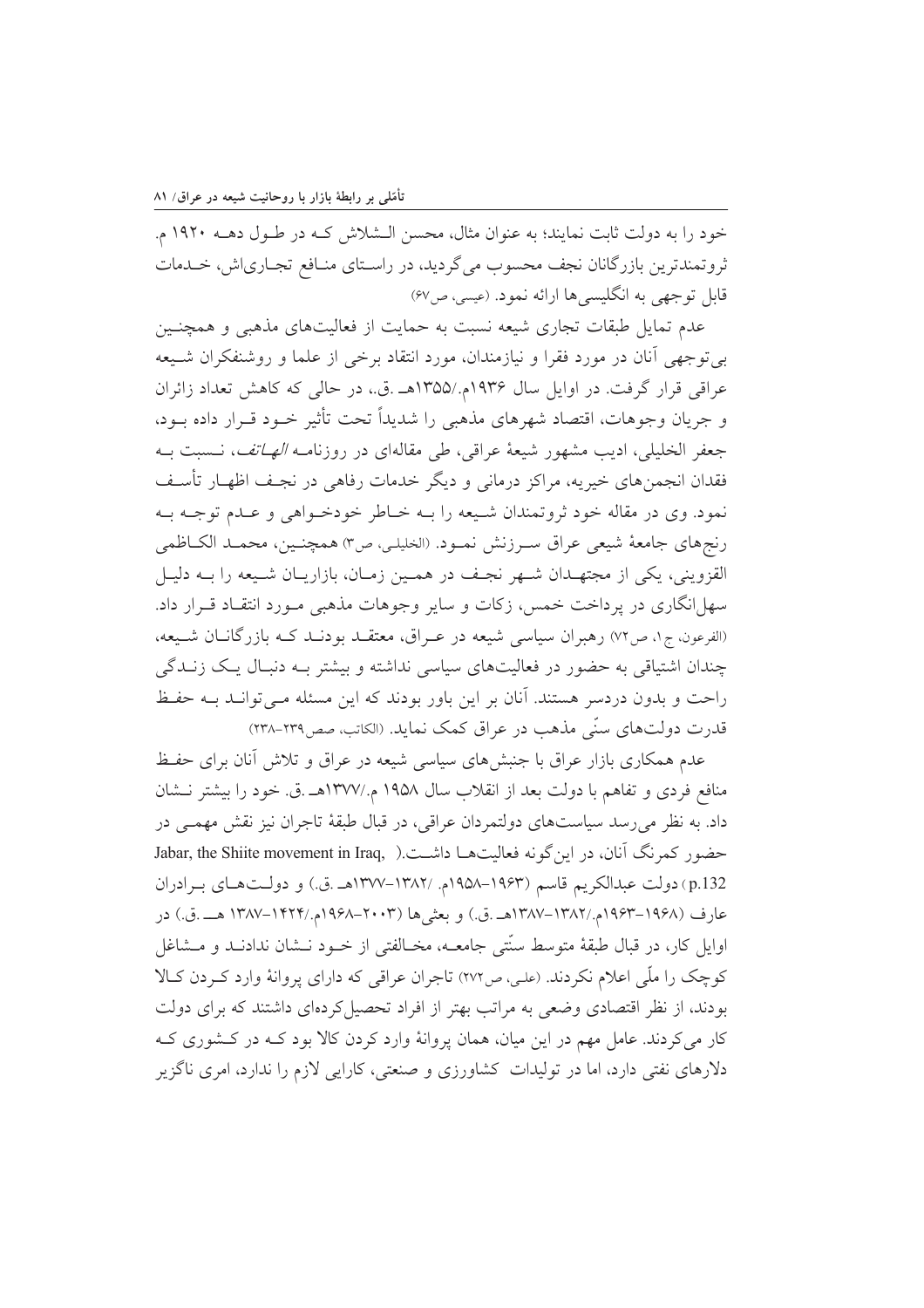است. کارتهای مجوز واردات، توسط دولت و بنـا بـه تـشخیص آن، توزیـع یـا توقیـف میشدند و این امر، بازرگانان را مجبور میکرد کـه از کـوچکترین اقـدامی کـه نمایـانگـر مخالفت و وفادار نبودن به رژیم باشد، بیرهیزند. (ویلی، ص۱۳۴)

نتىحە:

از آنچه گفته شد، می توان نتیجهگرفت کـه هرچنـد تعامـل بازاریـان ایـران و عـراق بـا روحانیت شیعهٔ ساکن در عتبات، نقش عمدهای در صعود و یا افــول جایگــاه اقتــصادی و اجتماعی این شهرها داشته اما با این حال، کیفیت و نحـوهٔ ایــن تعامــل همــواره متــأثر از شرایط سیاسی، ویژگیهای اجتماعی و فرهنگی دو کشور بوده است؛ بـه عنـوان مثـال، در دورههایی چون حکومت رضا شاه، به واسطهٔ سیاستهای ضد مذهبی و تلاش وی بـرای اعمال محدودیتهای اقتصادی، اجتماعی و فرهنگی علیه مراجع شیعی، جریان وجوهـات به سوی شهرهای مذهبی قطع گردید. این مـسئله کـه از سـوی دولـتمـردان عراقـی نیـز حمایت می شد، رفاه اقتصادی عتبات و مراجع ساکن در آن را به شدت تحـت تـأثیر قـرار داد. در نتیجه میتوان گفت که بخشی از رفاه اقتصادی شهرهـای مقــدّس و نحــوهٔ تعامــل بازار با روحانیت شیعهٔ ساکن در آن، در گرو سیاستهای دولتمردان ایرانی و عراقی بـوده است. از سوی دیگر، در حالی که در ایران ارتباط تنگاتنگی بین بازار و روحـانیون وجـود داشته و فرهنگ بازار متأثر از فرهنگ تشیّع بــوده اســت، در عــراق بــه خــاطر نبــود منــافع مشترک میان علما و بازاریان، هیچگاه رابطهٔ مستحکمی میان این دو طبقــه شــکل نگرفــت، هرچند به دنبال خروج یهودیان از عراق در اوایل دههٔ ۱۹۵۰م.، تجّار شیعه، جایگاه مهمــی در اقتصاد عراق پیدا نمودند، اما هیچگاه یک رابطهٔ نظامِمند میان آنـان و علمـای شـیعه بـه وجود نیامد، علت این امر را شاید بتوان در نبود تعامل نزدیک میان علما و بازاریان، تلاش تجار عراق براي تحرک فردي و همراهي با حکومت سنّي و موفقيـت حاکمـان عـراق در جدا کردن علما از بازار شیعیان عراق جستجو نمود. در نهایت نیز می توان گفت که بخشی از دلایل ناکامی علمای شیعه در عراق، در هدایت و رهبری جنبشی انقلابی، نظیر آنچه که در ایران اتفاق افتاد، نبود ًمنابع مالی قابل اطمینان در داخل عــراق و وابـــستگی مــالی آنــان نسبت به کمکهای خارجی بود. در عصر حاکمیت حزب بعث، این دولت تلاش نمود تـا قدرت علمای نجف و کربلا را از طریق تسلط بر منابع مالی آنان، چون اوقـاف، اعانــات و وجوهات شرعي و قطع كمكهاي خارجي كاهش دهـد. ايـن مـسئله توانـايي مجتهـدين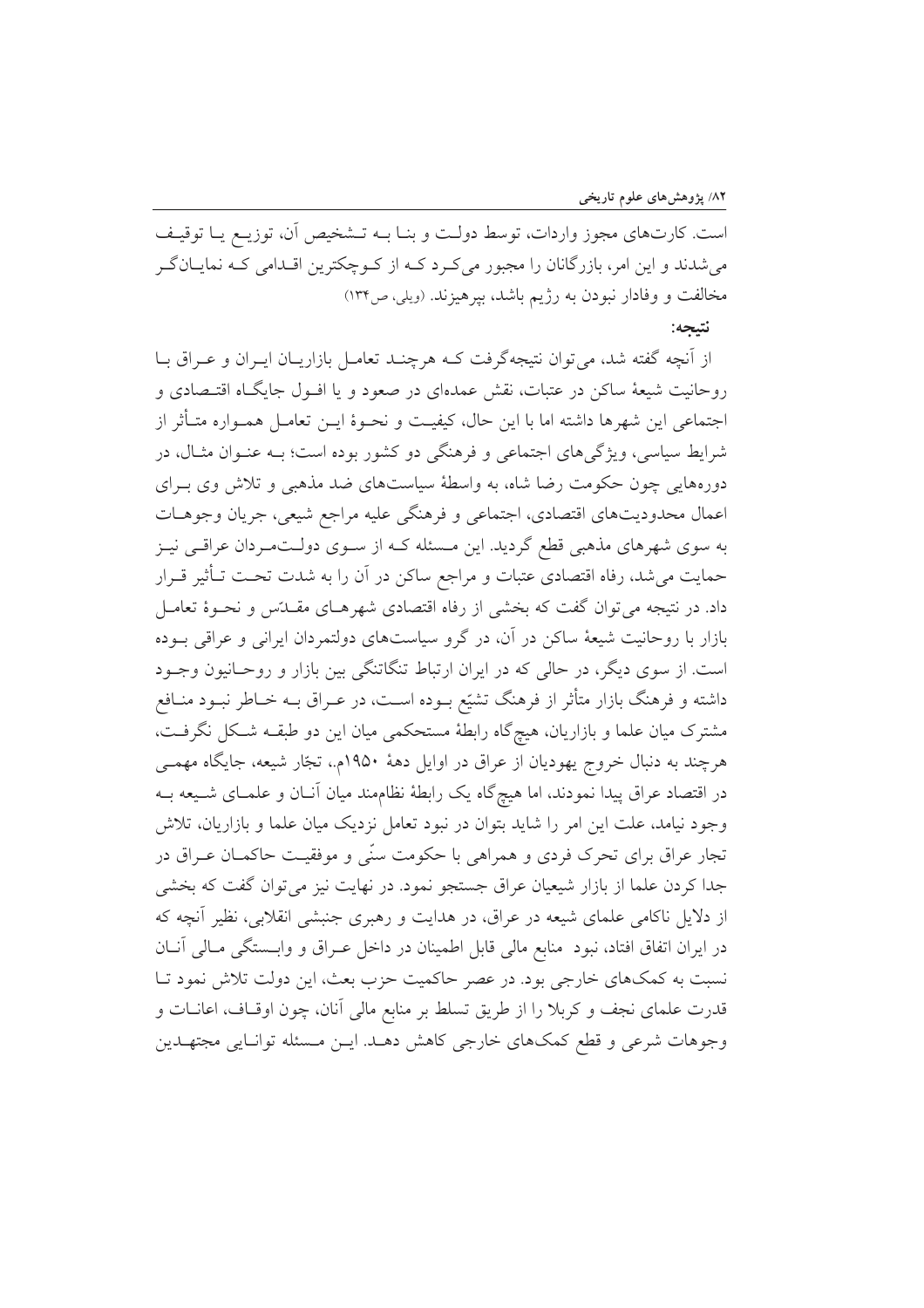شیعه در عراق را برای عمل به عنوان رهب ان جنبش هـای سیاسـی و حامیـان اقتـصادی گروههای مذهبی، کاهش داد.

#### كتايشناسى:

۱– آبراهامیان، یرواند، *ایران بین دو انقلاب*، ترجمهٔ احمد گلمحمّدی و محمّدابراهیم ولیلایی، نشر نی، تھ ان، ۱۳۷۹هـ ش. ٢- الامين، محسن، رحالات السيد محسن الامين في لبنان و العراق و ايران و مصر و الحجـاز، بيـروت، ۱۹۸۵م. ٣- البصير، محمد مهدى، *تاريخ القضية العراق*، ج ١، دارالطليعه، بيروت، ١٩٢٥م. ۴– التميمي، محمد على جعفر، *مشهد الامام او مدينة النجف*، بي نا، نجف، ١٩٩۴م. ۵- حائری، عبدالهادی، تشیع و مشروطیت در *ایران*، امیر کبیر، تهران، ۱۳۶۴ هـ .ش. ۶- حسن، محمد سلمان، *دراسات في تطورالاقتصاد العراقي،* دارالطليعه، بيروت، ۱۹۹۶م. ۷– حسینی¿اده، محمدعلی، *علما و مشروعیت دولت صفوی*، انجمن معارف اسلامی، قم، بی تا. ٨- الخفاجي، عصام، *الدولة و التطور الراسمالي في العراق*، بي نا، قاهره، ١٩٨٣م. ٩- الخليلي، جعفر، «اللهم احرقهم بنارك»، جريده *الهاتف*، العدد ١٧، ١٩۶۴م. ۱۰- صفت گل، منصور، «اخباری گری، اصولی گری، چشمانــداز تــاریخی»، *مجموعــه مقــالات اســلام و* ايران، به كوشش حسن حضرتي، چاپ اول، دفتر نشر معارف، قم، ١٣٨٢ هـ .ش. ۱۱- \_\_\_\_\_\_\_\_\_\_\_\_\_\_، *ساختار نهاد و انديشه ديني در ايران عصر صفوي*، مؤسسه خــدمات فرهنگــي رسا، تهران، ۱۳۸۱ هـ .ش. ١٢- على، محمد كاظم*، العراق في عهد عبدالكريم قاسم*، مكتبة العربية، بغداد، ١٩٨٩م. ١٣- عيسى، نديم، *الفكر السياسي لثورة العشرين*، الطبعة الأولى، دارالشؤون الثقافية العامة، بغداد، ١٩٩٢م. ١۴- الفرعون، فريق المزهر، *الحقايق الناصعة في الثورة العراقية سنة ١٩٢٠*، بغداد، ١٩٥٢م. ١۵- فؤاد، ابراهيم، *الفقيه و الدولة، الفكر السياسي الشيعي*، الطبعة الأولى، دارالكنوز الادبية، بيروت، ١٩٩٨م. ١۶- الكاتب، احمد، تجرب*ة الثورة الاسلامية في العراق*، دارالقبس الاسلامي، طهران، ١٩٨١م. ١٧- مركز اسناد تاريخي وزارت امور خارجه، پروندهٔ شماره ٣٧، كارتن ١۶، سال ١٣۴٠ هـ .ق. ۱۸- مرکز پژوهش و اسناد ریاست جمهوری، وزارت دربار، پهلوی اوّل، شمارهٔ بازیابی:۹۹۸۱. ١٩- النفيس، احمد راسم، *الشيعه في العراق بين الجذور الراسخة و الواقع ال*متغير، مركز المحروسـة للنــشر و الخدمات الصحيفه و المعلومات، قاهره، ٢٠٠٥م. ۲۰- ویلم <sub>،</sub>، جویس ان، *نهضت اسلامی شیعیان عراق*، ترجمهٔ مهوش غلامـی، انتـشارات اطلاعـات، تهـران، ۱۳۷۳ هـ .ش.

21- Akhavi, Shahrough (1980), Religion and Politics in Contemporary Iran, University of New York, Press.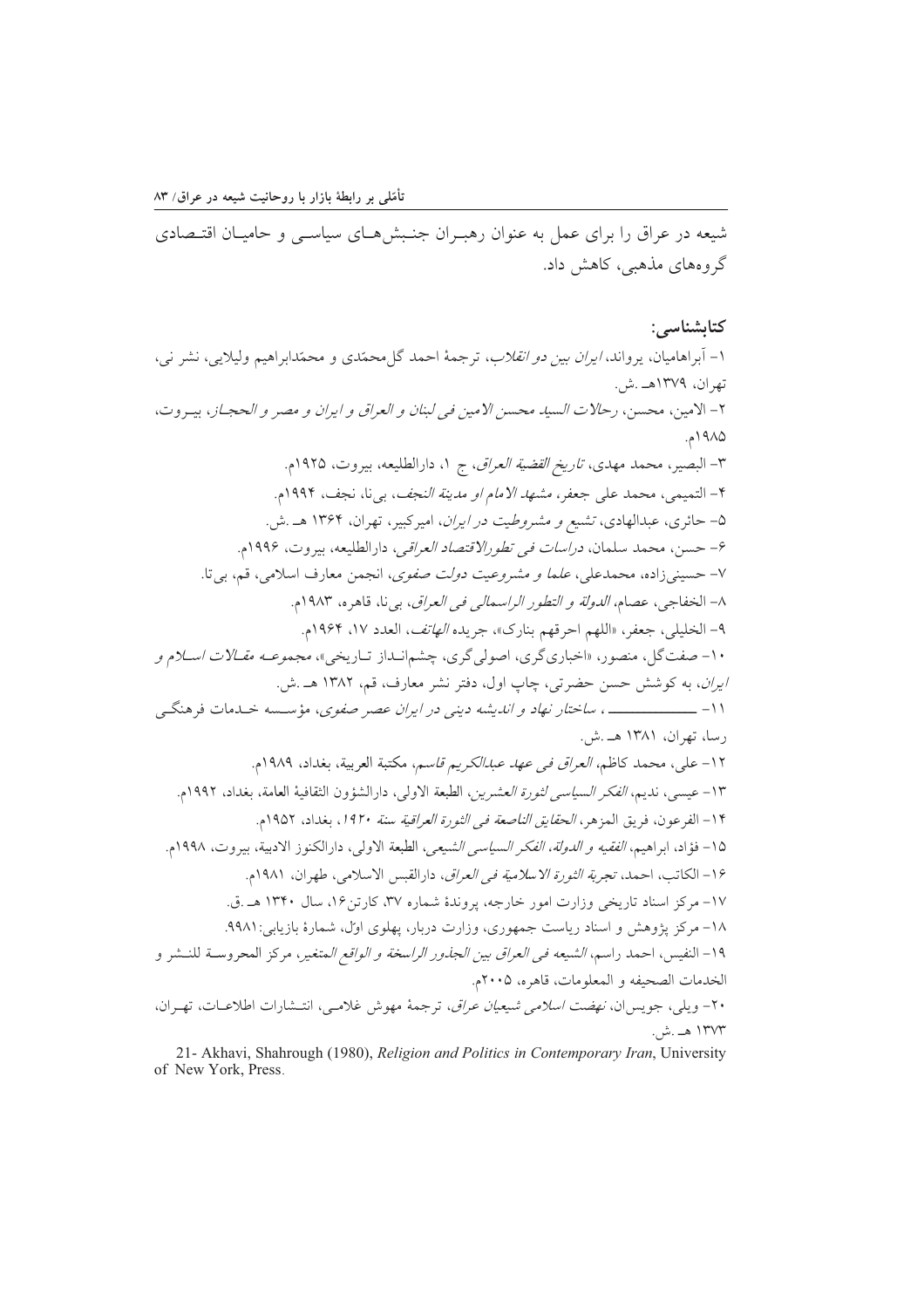22- Amanat, Abbas (1988), *in Between the madrasa and the marketplace: the Designation of clerical Leadership in modern shiism*, *in Authority and political culture in*

*shiism*, edited by Said Amir Arjomand, New York. 23- Batatu, Hanna, (1989), *The old social classes and the Revolutionary movements of*

Iraq, newjersey, Princeton university press.<br>
24- Great Britain, Administration Report, Najaf, 1918 co 696 /1, cited in 2- Yitzhak, Nakash, (2002), *the shiis of Iraq*, U.S.A, Princeton university press.<br>
25- Jabar, a.fale

*I*C- Nakash, Yitzhak(2003)*The Shiis Of Iraq*, Princeton University Press. 31- Report on the work of the Indian section for British consulate at Baghdad for the year 1933, Government of India, foreign and political dept, Nal, file 449-n-1934, cited in Nakash.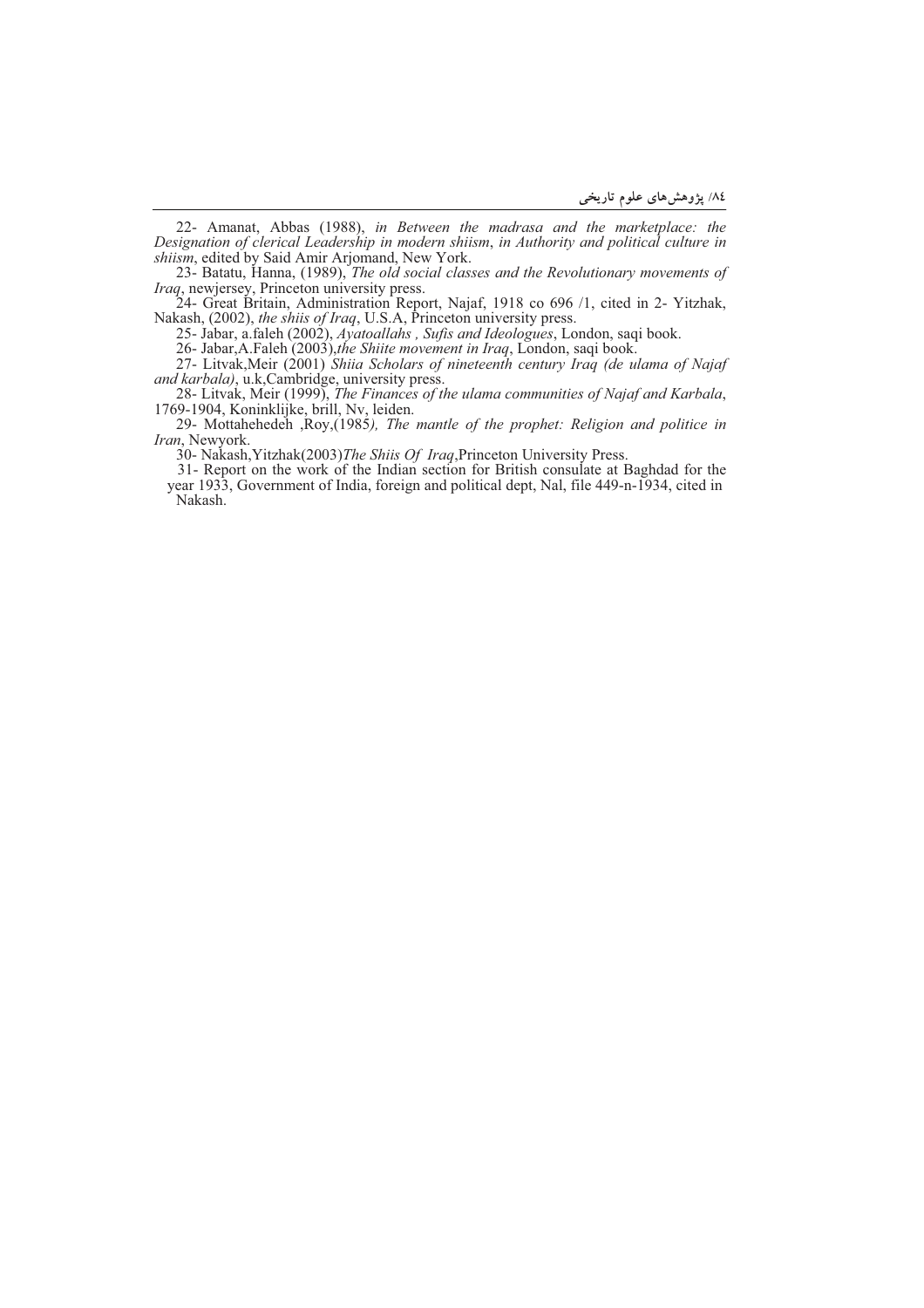